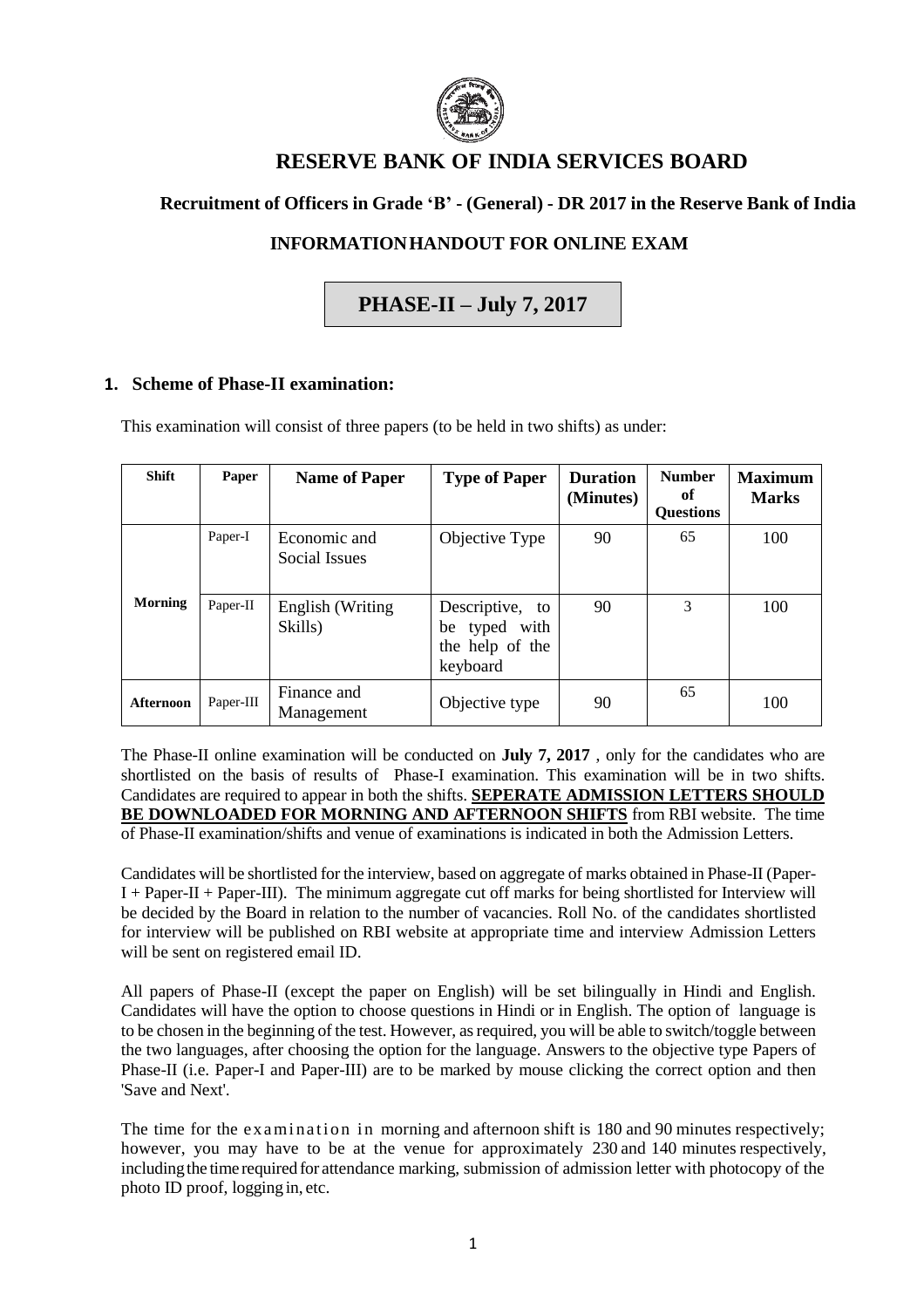**Paper-I and Paper-III: Objective Type Papers:** In objective type Papers all the questions will have multiple choices. The questions will carry varying marks, which will be indicated in the question papers. You can attempt any question at any point of time within the allotted time of 90 minutes. Out of the five answers to a question only one will be the correct answer. **You have to select the correct answer and 'mouse click' that alternative which you feel is correct. The alternative/ option that** you have clicked on will be highlighted and will be treated as your answer to that question (after **"Save and Next"). There will be penalty for wrong answers marked by you. For every wrong answer marked by you, 1/4th of the marks assigned to that question will be deducted**

## **as penalty.**

The Scores of Online Examination will be obtained by adopting the following procedure:

- (i) Number of questions answered correctly by a candidate in each objective test is considered for arriving at the Corrected Score after applying penalty for wrong answers.
- (ii) Paper wise scores are reported with decimal points upto two digits.

**Paper-II: Descriptive Type Paper (English Writing Skill):** The paper on English shall be framed in a manner to assess the writing skills including expression and understanding of the topic. The Paper may include Questions on essay writing, précis writing and comprehension etc. Candidates will have to type answers with the help of the key-board of the computer.

**2. Sample Questions:** Please note that the types of questions in this handout are only illustrative and not exhaustive. In the actual examination you will find questions of a higher difficulty level on some or all of these types and also questions on the types not mentioned here. Some sample questions are given below.

## **Paper-I: Economic and Social Issues**

#### **(There will be questions carrying 2 marks each and questions carrying 1 mark each)**

**Q.1-3.** Read the following passage and answer the given questions:

Data released earlier this year revealed a landmark event for the Indian economy that went largely unnoticed: agricultural workers now comprise less than half the workforce for the first time in the history of the Indian economy and its contribution to GDP is less than 14 percent. However in recent years even as the non-agricultural economy remains weak, overall growth has been propped up to the extent it has by the growth of the overall rural economy. And while within the rural economy itself, non-farm activities are becoming increasingly significant, close to two of three workers depend on agriculture for an important part of their income. Lower production from earlier years, higher cultivation costs and weaker yields bode ill for farm incomes and by extension for the rural economy as a whole. If rural incomes are hit, there could be bigger demand for work under the rural employment guarantee scheme. Though there is a government proposal to restrict MGNREGA to tribal districts only, if farm incomes remain weak this feeds into the rest of the economy and the intention of the government to see this policy through could well be tested.

- **Q. 1.** What do the statistics regarding the agricultural sector cited in the passage indicate?
	- (1) Farm incomes are likely to be hit by low global commodity prices and weak or stagnant production
	- (2) Overall agricultural output will fall significantly this year despite sustained government assistance
	- (3) Factors such as a weak monsoon have resulted in an agricultural deficit
	- (4) The agricultural sector is very important to the economy despite its falling contribution to India's GDP
	- (5) Agriculture must employ more workforce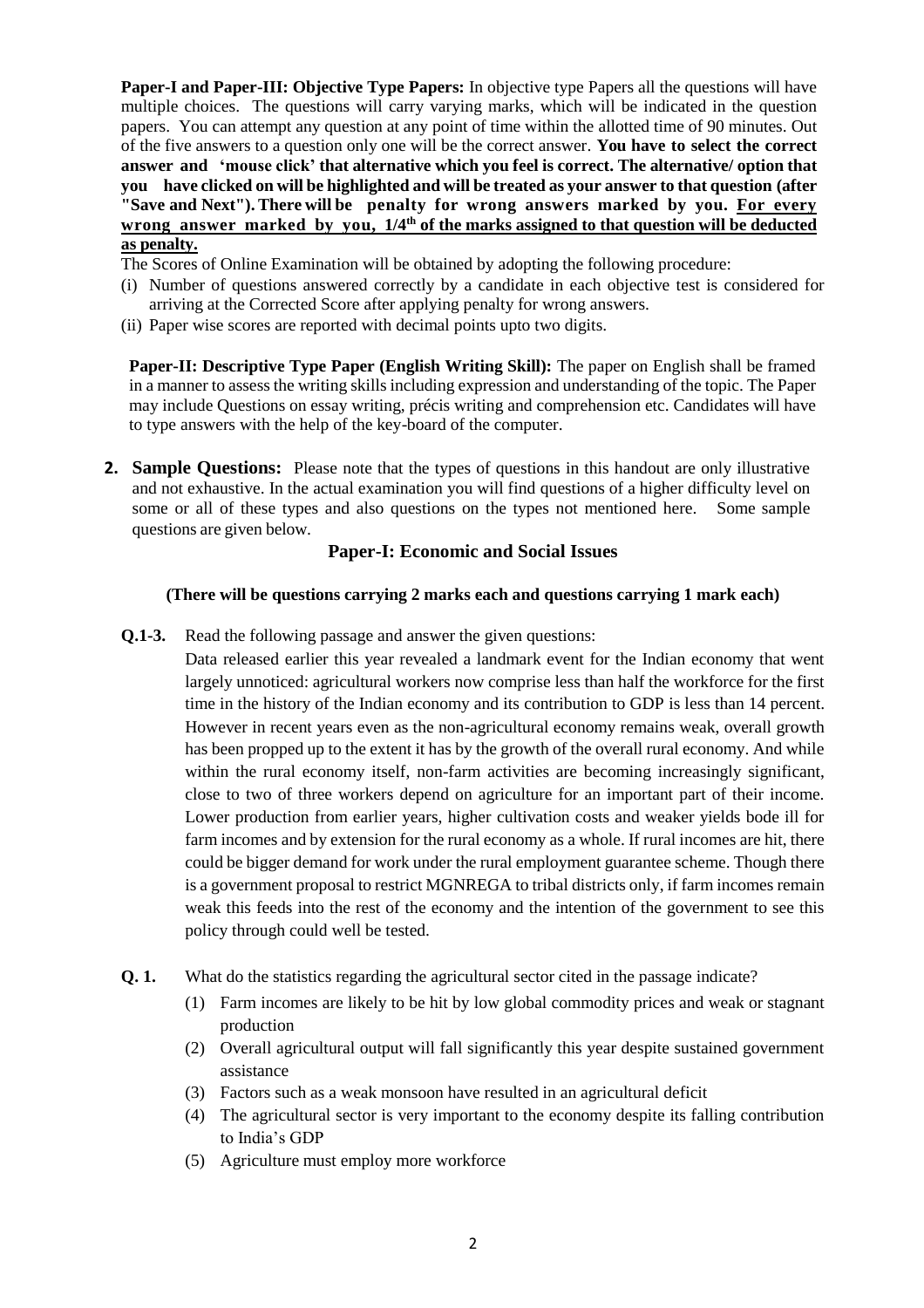- **Q.2.** Which of the following is a welcome development?
	- (1) Bigger demand for work under rural employment guarantee scheme
	- (2) Non-agricultural economy remaining weak
	- (3) Agriculture workforce becoming less than half of the total workforce
	- (4) Higher cultivation costs
	- (5) Restricting MGNREGA to tribal district
- **Q.3.** Which of the following best defines MGNREGA?
	- (1) Guaranteeing 100 days of wage-employment in a financial year to every rural household whose adult member volunteer to do skilled work.
	- (2) Guaranteeing 100 days of wage-employment in a financial year to every rural household whose adult member volunteer to work in farm sector.
	- (3) Guaranteeing 100 days of wage-employment in a financial year to an adult member of a rural household
	- (4) Guaranteed regular employment of one adult member in rural areas in a farm or non-farm sector
	- (5) Fixing minimum wages in the rural areas.
- **Q.4-5.** Read the following paragraph and answer the given questions.

The resettlement home, where Velayudhan's mother was admitted, has limited facilities with one physically challenged old doctor to attend around 200 inmates. There are some nurses deputed by the People's Council for Social Justice, a not-for-profit organization. The carehome lacks proper provisions, medicines and accessories like bed sheets and cleaning materials. The condition of Velayudhan and his mother suggests a big gap in the muchacclaimed decentralized anti-poverty programmes of the state and local self-governments (LSG), said noted economist Prof K K George. "There is a need to go beyond the BPL and APL categorization. What we need is a micro-level intervention to identify the individual disabilities among the poor and the rich," he said.

- **Q.4.** While defining the poverty line:
	- (1) In 1979 based on the report of the Task Force (Y K Alagh) the Government adopted a quantitative measure of poverty by estimating the poverty line corresponding to the calorie requirements.
	- (2) The Expert Group (Tendulkar) had decided to anchor the poverty line to the then available official calorie norms used in all poverty estimations since 1979.
	- (3) The Expert Group (Tendulkar) did not use the all-India urban poverty line basket as the reference to derive state-level rural and urban poverty.
	- (4) The new poverty line worked out by Expert Group (Tendulkar) was, for a family of five, monthly consumption expenditure of Rs.4860 in rural areas and Rs.7035 in urban areas.
	- (5) The Expert Group (Rangarajan) preferred consumption expenditure estimated based on the National Accounts Statistics as against the estimates arrived by National Sample Survey Organisation.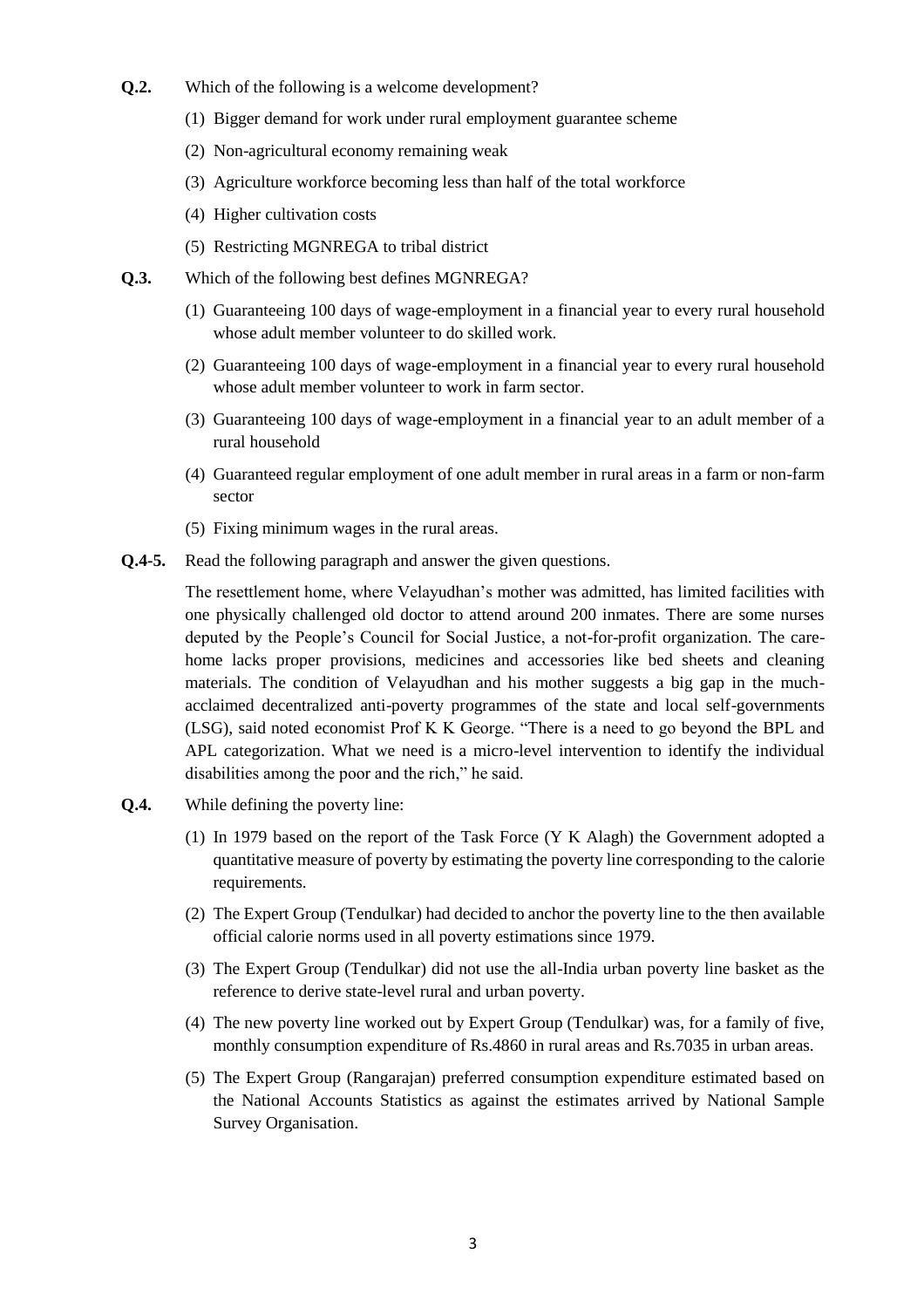- **Q.5.** Why do we need to 'go beyond the BPL and APL categorization'?
	- (1) We need to provide benefits of anti-poverty programmes to all BPL and APL population
	- (2) We need to identify only individual disabilities and categorise them to get the benefit of anti-poverty programme
	- (3) We need to consider individual disabilities to categorise them to get the benefit of antipoverty programme
	- (4) Anti-poverty intervention is needed by both BPL and APL and rich
	- (5) Micro-level intervention is required by local self-governments.
- **Q.6-7.** Read the following paragraph and answer the given questions.

The Eighth Five Year Plan (1992-97), was launched keeping in mind the necessity of implementing measures for stabilization and structural adjustment subsequent to the Balance of Payments (BOP) crisis of 1991. The Plan took into account the changes that were to be expected in the economy on account of the adoption of these reform measures, while keeping in mind the poor performance of the economy in the base year,1991-92. In the base year the rate of inflation was in double digits, while the overall growth rate of GDP for that year was negligible.

- **Q.6.** What is the unit of measurement of GDP?
	- (1) Percentage or proportion
	- (2) Absolute number of goods and services
	- (3) Monetary terms (Rupees, Dollars etc.)
	- (4) Absolute number per capita
	- (5) Other than those given as options
- **Q.7.** What is the role of Five Year Plans in India?
	- (1) To control GDP and BOP only
	- (2) To plan for overall development of different production sectors
	- (3) To plan for overall development of different production sectors as well as human development
	- (4) To plan for overall development of the country and approve budgetary allocation
	- (5) To plan for overall agricultural development of the country and allocate resources
- **Q.8.** According to Socio Economic and Caste Census (SECC) exercise that started in 2011 the total number of households in India are around  $\qquad \qquad$ .
	- (1) 17.39 crore
	- (2) 19.39 crore
	- (3) 21.39 crore
	- (4) 24.39 crore
	- (5) 27.39 crore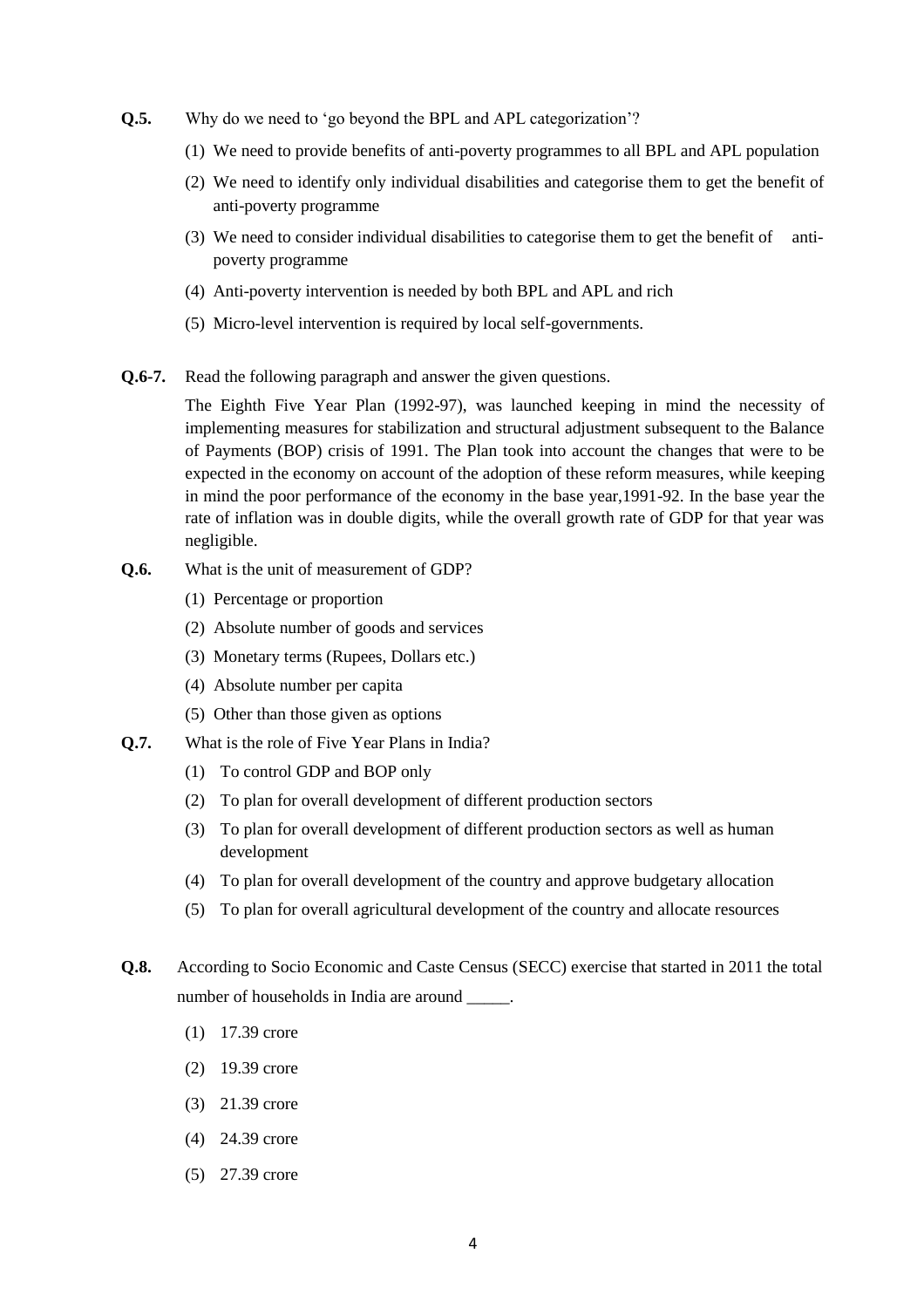- **Q.9.** Which of the following types of initiatives by the Government cannot be classified as an anti-poverty programme?
	- (1) Urban poverty alleviation programme
	- (2) Castes based reservation in jobs
	- (3) Self-employment programmes
	- (4) Social Security programmes
	- (5) Wage employment programme
- **Q.10.** The Millennium Development Goals Report 2015 lists eight Goals numbered as 1 to 8. Which of the following is **Not** in the Goals 1 to 4 ?
	- (1) Achieve Universal Primary Education
	- (2) Eradicate extreme poverty and hunger
	- (3) Global partnership for development
	- (4) Reduce chill Mortality
	- (5) Promote Gender equality and an power women
- **Q.11.** Which one of the following is **not** a part of 'Food Based Safety Nets' in India?
	- (1) Public distribution System
	- (2) Mahatma Gandhi National Rural employment Programme (MGNREGS)
	- (3) Mid-day Meals Programme
	- (4) Integrated Child Development Programme
	- (5) Food for Work Programme
- **Q.12.** Self-help groups (SHGs) are generally facilitated by NGOs, and increasingly advise and train members in a variety of on- and off-farm income-generating activities. Indeed, in a number of recent projects, NGOs were substituted by trained facilitators and animators drawn from selfhelp groups. Which of the following are the major issues confronting SHGs?
	- (a) Inadequate number of quality agencies for capacity building
	- (b) Lack of governance and challenges
	- (c) High management information
	- (d) Consistent reporting and supervision
	- (1) (a) and (d) (2) (a) and (b) (3) (c) and (d) (4) (a) and (c) (5) (b) and (c)
- **Q.13.** In order to overcome the challenges faced by SHGs, IFAD has contributed to the mainstreaming and to financing programmes for promoting self-help groups in states such as Tamil Nadu and Maharashtra. Which of the following is the main objective of Maharashtra Rural Credit Project ?
	- (1) To reduce rural poverty and promote rural development
	- (2) To improve financial services, including savings, among rural poor people.
	- (3) To improve their status by providing education.
	- (4) To increase marketing facilities
	- (5) To open Anganwadis and primary schools in rural areas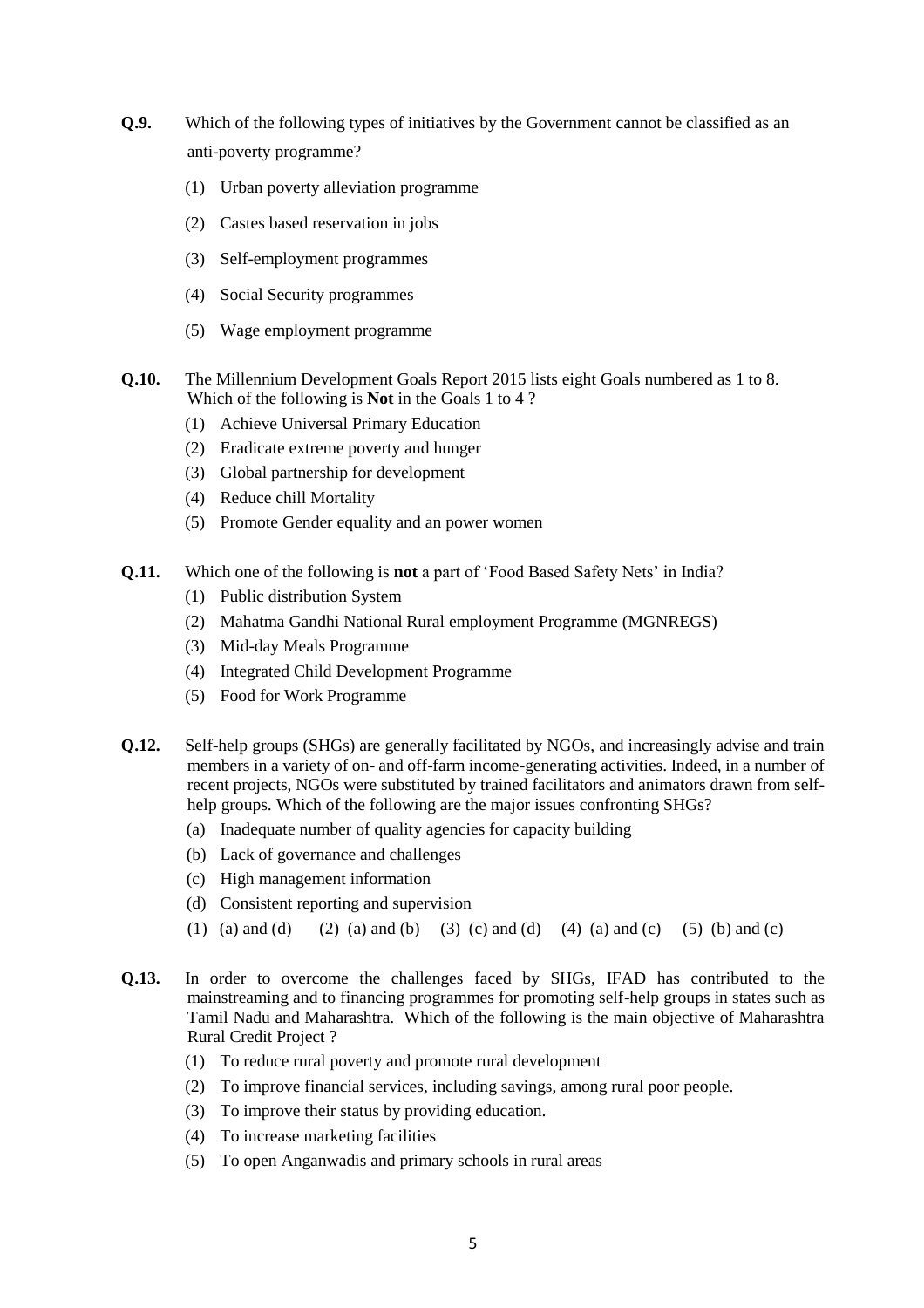- **Q.14.** The AD curve is downward sloping for a small economy in a fixed exchange rate system because (A) ..................... weakens the country's external competitiveness which (B) ..................... for domestic goods—
	- (1) (A) positive domestic inflation (B) reduces domestic and foreign demand
	- (2) (A) positive domestic inflation (B) increases domestic demand
	- (3) (A) rising domestic inflation (B) reduces domestic and foreign demand
	- (4) (A) rising domestic inflation (B) increases domestic demand.
	- (5) (A) rising domestic inflation (B) increases domestic and foreign demand

## **Paper-II – English (Writing Skills) - Descriptive Paper**

- **Q.1.** Write an essay on any **ONE** of the following topics in about 400 words.
	- 1.Three effective measures to eradicate illiteracy in India. Explain how the measures suggested by you will be effective.

2.It is often said that computerization results in unemployment. Do you agree? Explain. 3.High Rise Buildings: Infrastructural and Environmental Issues.

#### **Q.2. Write a précis of the following passage in about 120 words, and give it a title.**

Christian Reed, a project manager, has worked at the Tata Steel plant—Britain's biggest—for 11 years. His father worked in the local steel industry for 40 years, and his grandfather was a foundry worker. "It's very difficult to contemplate losing the plant," he says. "It would be like losing a member of the family."

The fate of his job and those of about 4,300 other Port Talbot steelworkers, as well as Britain's loss-making steel industry in general, have become the most poignant part of the political row that has erupted in Britain since Tata Steel, Britain's biggest producer, said in late March that it planned to sell or close its operations in the country. Opposition politicians have demanded that the government engineer a rescue, either by erecting high tariff walls against cheap steel imports, as America has done, or by going for some sort of nationalisation, as Italy has attempted with the ill-starred Ilva plant in the heel of the country. On April 5th a potential rescuer, Sanjeev Gupta of Liberty House, a commodity-trading company, said he was interested in buying the Port Talbot business, though he wants plenty of government sweeteners before doing so. He has called Britain's steel industry "probably the worst in the world."

There are few parts of the rich world where steel remains a good business, however. Port Talbot's woes are indicative of a global problem—especially in places where makers of unspecialised steel face competition from cheaper producers.

In the eyes of many, including the Welsh steelworkers, the main bogeyman is China, where steel output has ballooned. The country has produced more steel in two years than Britain since 1900, according to the International Steel Statistics Bureau, and is indeed awash with excess capacity. But this is part of a phenomenon that extends across the developing world. The OECD, a club mostly of rich countries, reckons that in the four years to 2017 steelmaking capacity will have grown by 50% in the Middle East, 20% in Africa and 10% in Latin America.

Meanwhile, the China-led slowdown in developing economies and low oil prices, which have hit the use of steel in rigs and pipelines, mean that demand is severely lagging supply. Even in India, which is supposed to be the bright spot of the global steel market, demand growth is unlikely to recover to levels in the years before 2010 when it embarked on a debt-fuelled infrastructure construction binge.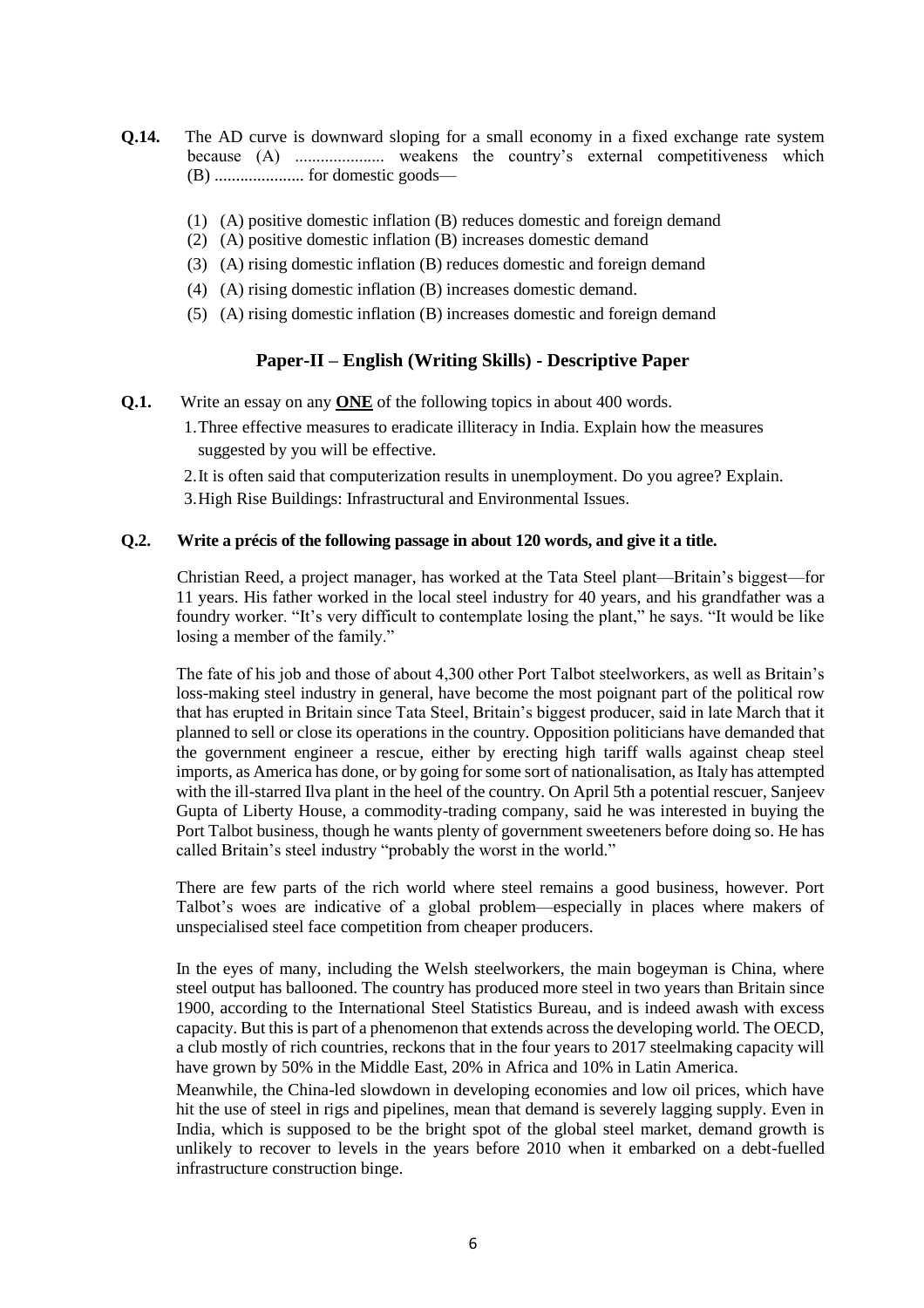### **Q.3. English Comprehension based on a passage.**

### **Read the following passage carefully and answer the questions that follows.**

In this age, when the popular involvement in day-to-day matters in mounting, it is the electronic systems that offer us a potential service infrastructure which could, with careful programming, probably take care of a very large element of what we describe as mechanical, procedural governance without all the distortions, corruptions and harassments which constitute the daily misery of the average citizen. Of course, the electronic systems will only behave to the extent that they are properly programmed. But this is no impossible task today.

Once we move our minds beyond the mere use of the electronic revolution for business efficiency and higher profitabilities and apply it to the task of reducing the routine, repetitive activities of governance, we will conserve time and energy for more important and creative tasks. In other words, the electronic revolution can make for better and more effective handling of real everyday problems, additionally to providing the basic service of computerized information banks. Even in less developed conditions, the potential of the electronic network to take over a great deal of what is called bureaucratic "paper work" has been vividly demonstrated. Licensing system involving endless form filling in endless copies; tax matters which baffle millions of citizens, particularly those who have nothing to hide; election system which require massive supervisory mobilizations or referendums based on miniscule "samples" which seldom reflect the reality at the social base. At all these points, the electronic advantage is seen and recognized. However, we must proceed further.

It is possible to foresee a situation where the citizen, with his personalized computer entry card, his "number", is able to enter the electronic network for a variety of needs now serviced by regiments of officials, high and low. Indeed, this is already happening in a number of countries. From simple needs, we will move to more complex servicing, and, ultimately, into creativity or what is called "artificial intelligence".

- **Q. (i)** What does the term "bureaucratic paper work" refer to?
- **Q. (ii)** How has electronic revolution helped organisations in day-to-day activities?
- **Q. (iii)** What is "artificial intelligence"?

### **Paper-III – Finance and Management**

### **(There will be questions carrying 2 marks each and questions carrying 1 mark each)**

- **Q.1-3.** The Indian financial system has undergone a significant transformation in 1990s. The deregulation of lending rate and free pricing of equity issues etc., have changed the financial market scenario. Investors have shied away from equity market in last few year due to capital market scams and low return. A comparative analysis of all emerging economies confirms that most of the emerging economies have a corporate bond market. However, the Bonds/debts market in India has not yet fully developed and turnover is very low. The most popular Bonds include partly convertible debentures (PCDs), fully convertible debentures (FCDs), deep discount bonds (DDBs), zero coupon bonds (ZCBs), bonds with warrants, floating rate notes (FRNs) / bonds and secured premium notes (SPNs). Of these instruments, fixed rate bonds emerge as the dominant option with maximum volume transacted.
- **Q.1.** Mrs. Laxmi bought 10% p.a. Bonds of ABC Limited for Rs.105/- each, the face value being Rs.100/- each, with maturity date being exactly 3 years after the date of acquisition. Assuming market rate of return being 12% p.a., the per bond present value of the inflow will be:
	- (1) Rs. 130.00
	- (2) Rs. 95.30
	- (3) Rs. 102.70
	- (4) Rs. 87.90
	- (5) Rs. 114.40
- **Q.2.** Vatsal Limited is operating at an EBIT of Rs.9 lacs, depreciation already charged being Rs.2.00 lacs and Tax rate being 35%. The present borrowing is Rs.30 lacs by way of Term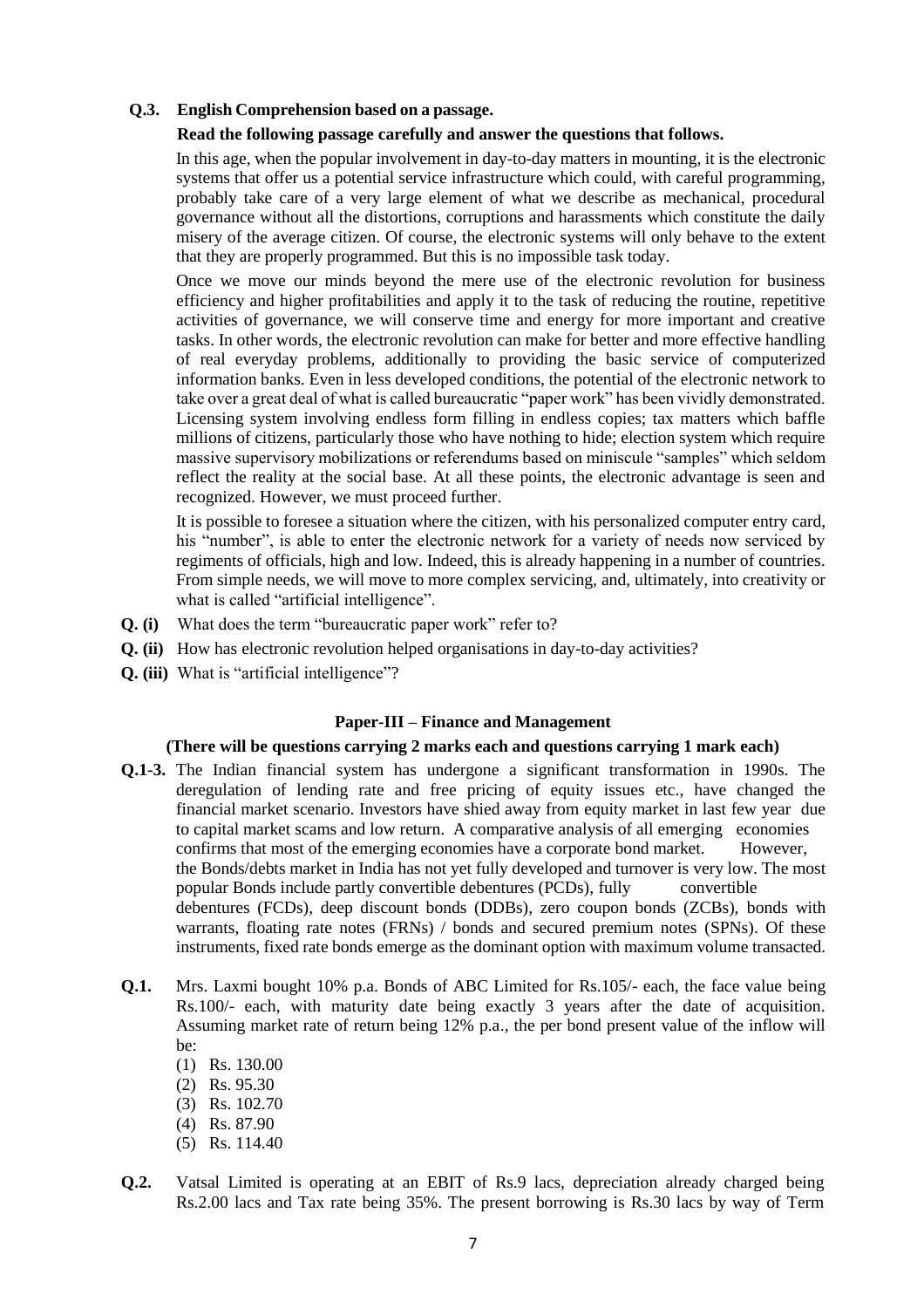loan at a cost of 12% p.a. and working capital limit fully utilized being Rs.10 lacs at a cost of 10% p.a. What is the interest Coverage Ratio:

- (1) 1.54
- (2) 2.50
- (3) 1.67
- (4) 0.97
- (5) 1.36
- **Q.3.** Mr. Mohan bought bonds of the face value of Rs.1000/- each at a discount of 10% on face value, bearing coupon@ 10% p.a., residual tenure for redemption at par being exactly 2 years from the date of acquisition. What is the IRR?
	- (1) 11.11%
	- (2) 18.12%
	- (3) 12.12%
	- (4) 16.18%
	- (5) 15.25%
- **Q.4.** Which of the following is **not** the object of Corporate Governance?
	- (1) Non-acceptance of Management's own role as trustees on behalf of the shareholders
	- (2) Acceptance by management of the inalienable rights of shareholders as the true owners of the corporation
	- (3) It is about commitment to values
	- (4) It is about ethical business conduct
	- (5) It is about making a distinction between personal & corporate funds in the management of a company
- **Q.5.** The halo error that tend to distort appraisals, refers to
	- (1) The tendency to mark high on all factors due to a high impression on some specific factor
	- (2) The tendency to mark everyone high
	- (3) The tendency to give excellent ranking to those appraisee who very often wishes halo to the appraiser
	- (4) The tendency to rate people higher than they deserve in order to see that poor ratings do not harm the individual
	- (5) The tendency of the evaluator to rate high those employees who exhibit qualities which they themselves possess
- **Q.6.** Which of the following is System 4 participating approach of leadership?
	- (1) Under this system managers have complete trust in their subordinates and always get ideas from them and use those ideas constructively
	- (2) Under this system managers have a patronising trust in their subordinates and motivate their people with rewards and some fear and punishment
	- (3) Under this system, managers concern themselves neither with people nor production
	- (4) Under this system managers have a substantial but not complete trust in their subordinates, use rewards for motivation and use punishment only occasionally
	- (5) Under this system managers are highly autocratic and motivate people through fear and punishment
- **Q.7.** Which of the following is/ are functions of financial markets?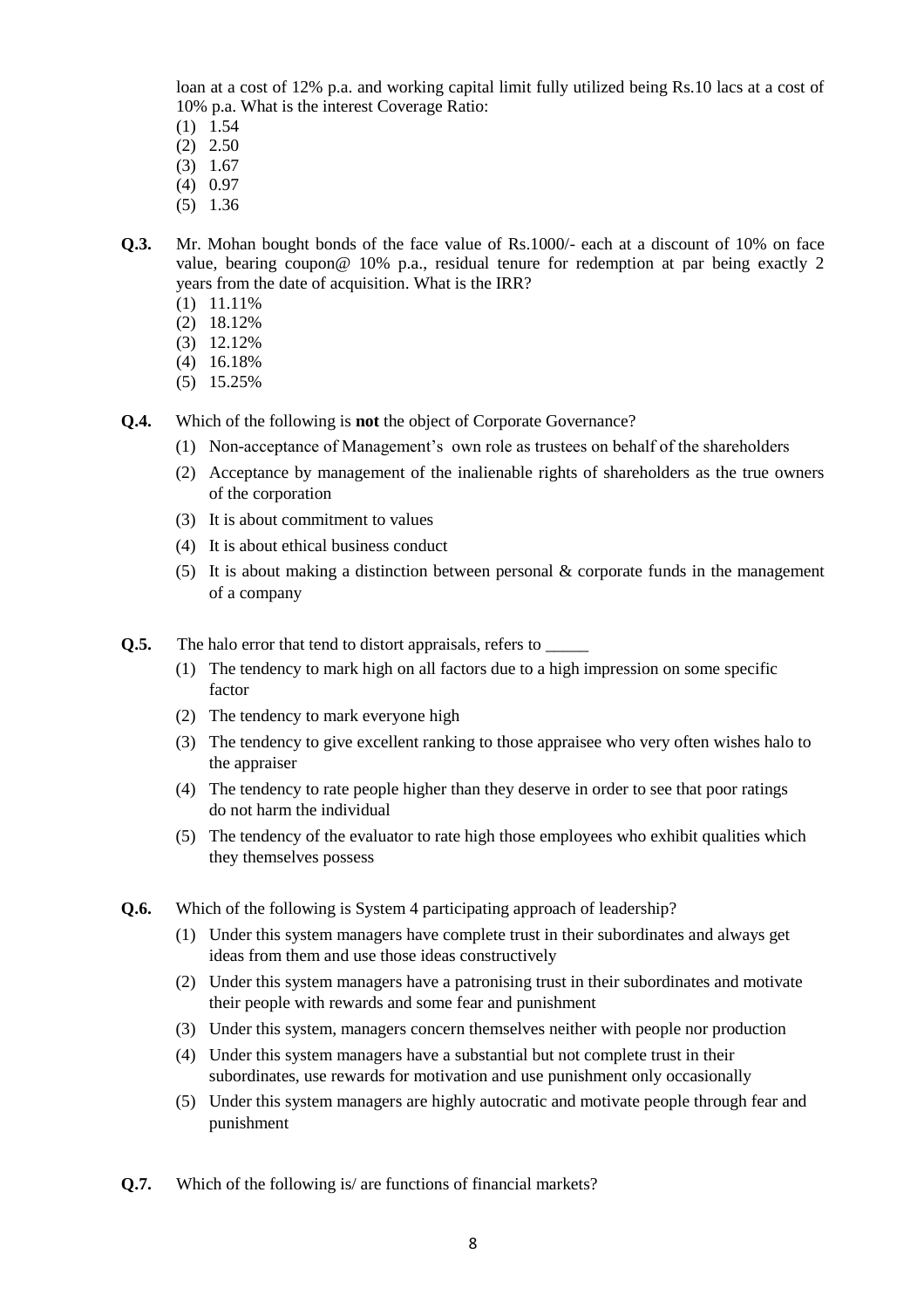- (1) Facilitate price discovery
- (2) Provide liquidity to financial assets
- (3) Reduce search costs
- (4) Reduce information costs
- (5) All of the above
- **Q.8.** Which one of the following is **not** a function of the Reserve Bank of India?
	- (1) It provides currency and operates the clearing system for the banks
	- (2) It formulates and implements monetary and credit policies
	- (3) It supervises the operations of Commercial Banks
	- (4) It regulates foreign exchange transactions
	- (5) Register and regulate the working of mutual funds
- **Q.9.** The financial development of a country is commonly assessed in terms of all but one of the following ratios
	- (1) Finance ratio
	- (2) Cash ratio
	- (3) Financial interrelations ratio
	- (4) New issue ratio
	- (5) Intermediation ratio
- **Q.10-11.** At first, money was thought to be the only incentive and then a little later it was thought that incentives include working conditions, security and perhaps a demographic style of supervision. Subsequently the content of motivation was deemed to be the so-called higher level needs or motives such as esteem and self actualization; responsibility, recognition, achievement and advancement and finally including in its purview growth and personal development.
- **Q.10.** Achievement factor of motivating an individual is the contribution of which theory and what other factor was considered along with it?
	- (1) Maslow's theory and supervision factor
	- (2) Alderfer's theory and recognition factor
	- (3) Vroom's theory and responsibility factor
	- (4) Herzberg's theory and advancement factor
	- (5) Equity theory and salary factor
- **Q.11.** In which of the following models, the relationships are expressed diametrically rather than mathematically, there are more variables and the cognitive process of perception plays a central role and that motivation doesn't equal satisfaction or performance ?
	- (1) Vroom's model
	- (2) Equity model
	- (3) Porter Lawler model
	- (4) Scientific model
	- (5) ERG model
- **Q.12.** Four major theories on motivation are: (a) Maslow's Hierarchy of Needs; (b) Herzberg's Motivation/Hygiene (two factor) Theory; (c) McGregor's X Y Theories; and (d) McClelland's Need for Assessment Theory. The study of these theories generally validate that –
	- (1) McGregor's Theory Y matches much of Maslow's self-actualization level.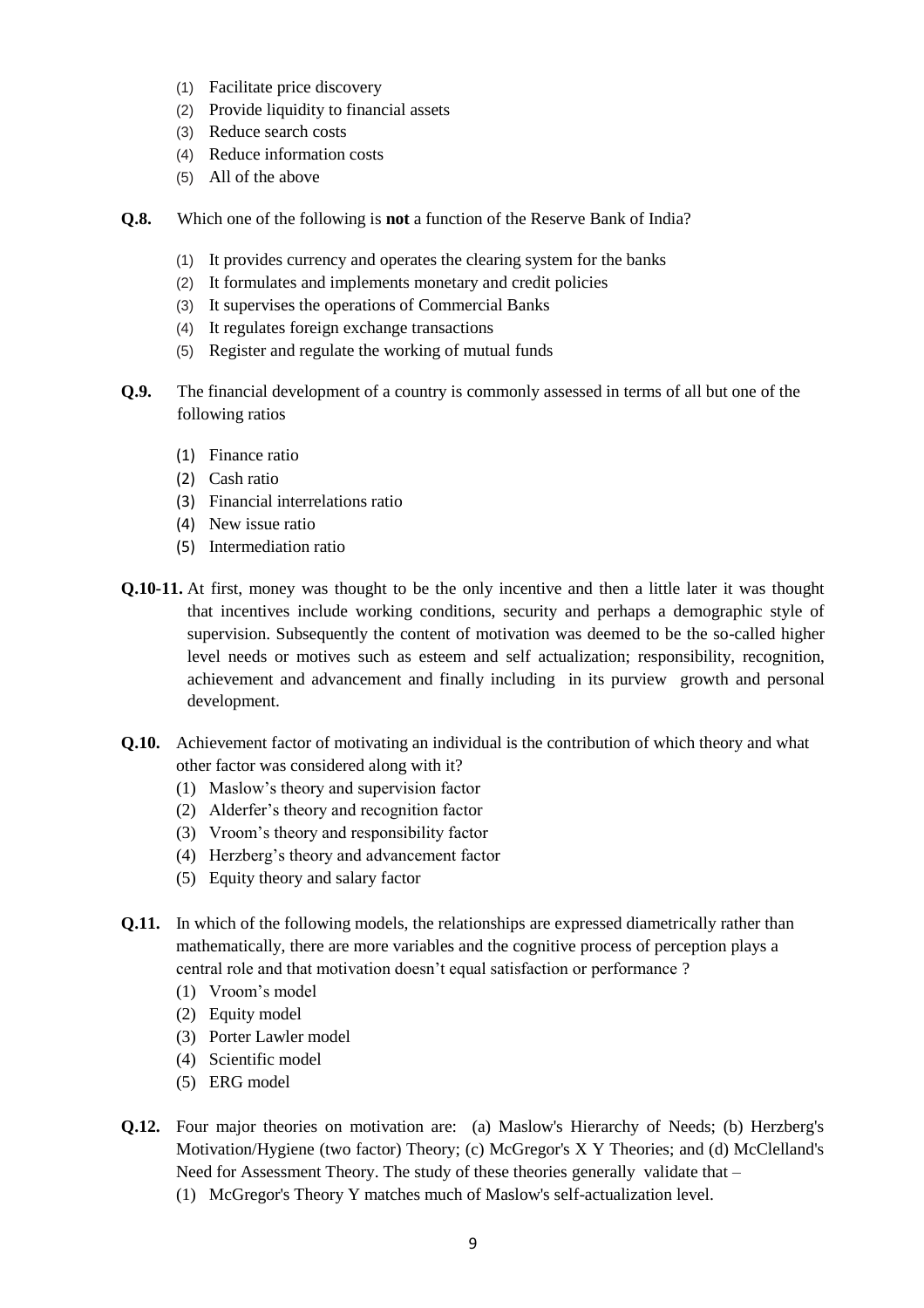- (2) Reward systems must not correspond to intrinsic factors, if employees are to be motivated.
- (3) Satisfying extrinsic factors is not commonly attempted method for motivating workers.
- (4) Motivation is irrelevant in management
- (5) There is nothing common in these theories
- **Q.13.** Financial Statements are analyzed and appraised with help of
	- (1) Balance Sheet
	- (2) Profit and loss statements
	- (3) Ratio analysis of Balance sheet and profit and loss statements
	- (4) All of the given options
	- (5) None of the given options
- **Q.14.** DSCR ( Debt Service Coverage Ratio ) and the Debt Equity ratio respectively are based on the logic of having adequate earning to cover debt servicing that shall neither be in excess nor too meager and the leverage is in proportion, are considered to be thumb rule for the financial projection analysis. You are advised to select the optimal ratios norms for the same from the following:
	- (1) Range of 2 to 3 and 1:2 respectively
	- (2) 2.5 and 3 respectively
	- (3) 1.5 to 2 and 2:1 respectively
	- (4) 1.5 and 1:1.5 respectively
	- (5) None of the given options
- **Q.15.** The accounts of Government are kept in three parts viz. Consolidated Funds of India, Contingency Funds of India and Public Account. The transactions in the Public Account relate to debt other than those included in the Consolidated Fund of India and the receipts under Public Account do not constitute normal receipts of Government. Hence,
	- (1) Parliamentary authorisation for payments from the Public Account is, therefore, not required
	- (2) Parliamentary authorisation for payments from the Public Account is, therefore, required.
	- (3) Parliamentary authorisation to receipts from the Public Account is, therefore, not required.
	- (4) Parliamentary authorisation to receipts from the Public Account is, therefore, required.
	- (5) Parliamentary authorisation for payments and to receipts from the Public Account is, therefore, required.

**Q.16.** There is enough anxiety over the fast eroding capital of public sector banks in India, especially that of loss-making lenders. As the rising pile of toxic assets eat away their capital, banks are struggling to do business. What could make the mess messier? Banks are mandated to keep 9% of minimum capital adequacy ratio, out of which Basel-III rules mandate a Tier-I capital ratio of 7%. A part of this Tier-I capital of lenders consists of additional Tier-1 bonds. Called AT-1 bonds in market parlance,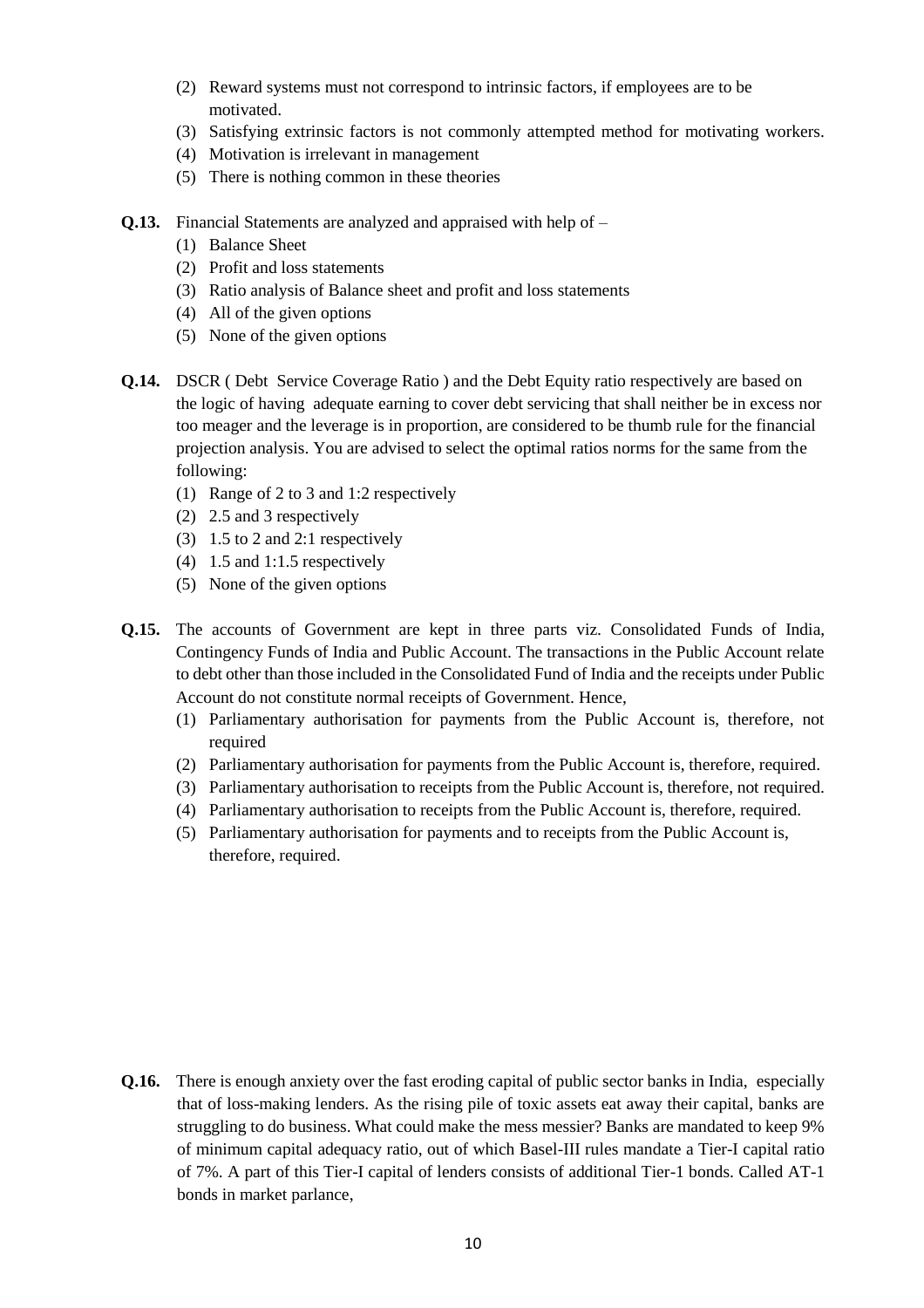What may be the biggest risk to the Public Sector Banks with AT-1 bonds:

- (1) These are innovative debt instruments that have equity-like perpetuity and may dilute the Government ownership in these banks.
- (2) Given the massive losses that public sector lenders have piled up in 2015-16, some banks are fast running out of distributable reserves to service these regular coupon payments on their AT-1 bonds.
- (3) May be callable at the initiative of the issuer only after a minimum of five years. To exercise a call option a bank has to receive prior supervisory approval.
- (4) Banks may find it difficult to repay these bonds (principal plus interest) at the time of maturity, owing to dearer coupon on these bonds.
- (5) Is neither secured nor covered by a guarantee of the issuer or related entity or other arrangement that legally or economically enhances the seniority of the claim vis-à-vis bank creditors.
- **Q.17.** Bond valuations are generally done in terms of valuing the cash flows: (i) coupon payment (interest payment) = (coupon rate  $*$  principal) usually paid every 6 months and / or (ii) maturity value = principal or par value = Rs. 1000. The '9  $\frac{7}{8}$  % ABC Ltd 2020' bond pays interest annually. The face value of the bond is Rs. 1,000. 'ABC Ltd' bond as of today, if the required rate of return is seven (7) per cent, is –
	- (1) Rs. 1,950.40
	- (2) Rs. 1,117.88
	- (3) Rs. 999.98
	- (4) Rs. 1,755.44
	- (5) None among the given options
- **Q.18.** Consider the current government budget where —

T is today's net taxes D is government debt at the start of today G is today's government spending r is the real interest rate on govenment debt.

All variable are positive. The Government is running a deficit today if —

- $(I)$   $(G-T) > 0$
- (2)  $D(1 + r) > (T G)$
- (3)  $r D > (T G)$
- (4)  $((G + D) r T) > 0.$
- $(T-G-rD) > 0$
- **Q.19.** The banking sector in India is fully regulated sector. The Reserve Bank of India (RBI), established under the RBI Act, 1934 plays the role as central bank of the country and performs the function of regulating, supervising and controlling banking in India. The RBI is constituted and managed by a central board appointed by Government of India. The Reserve Bank of India derives powers from various acts/laws enacted for regulating banking in India and ensures that the banks function within the permitted frame work of laws, the main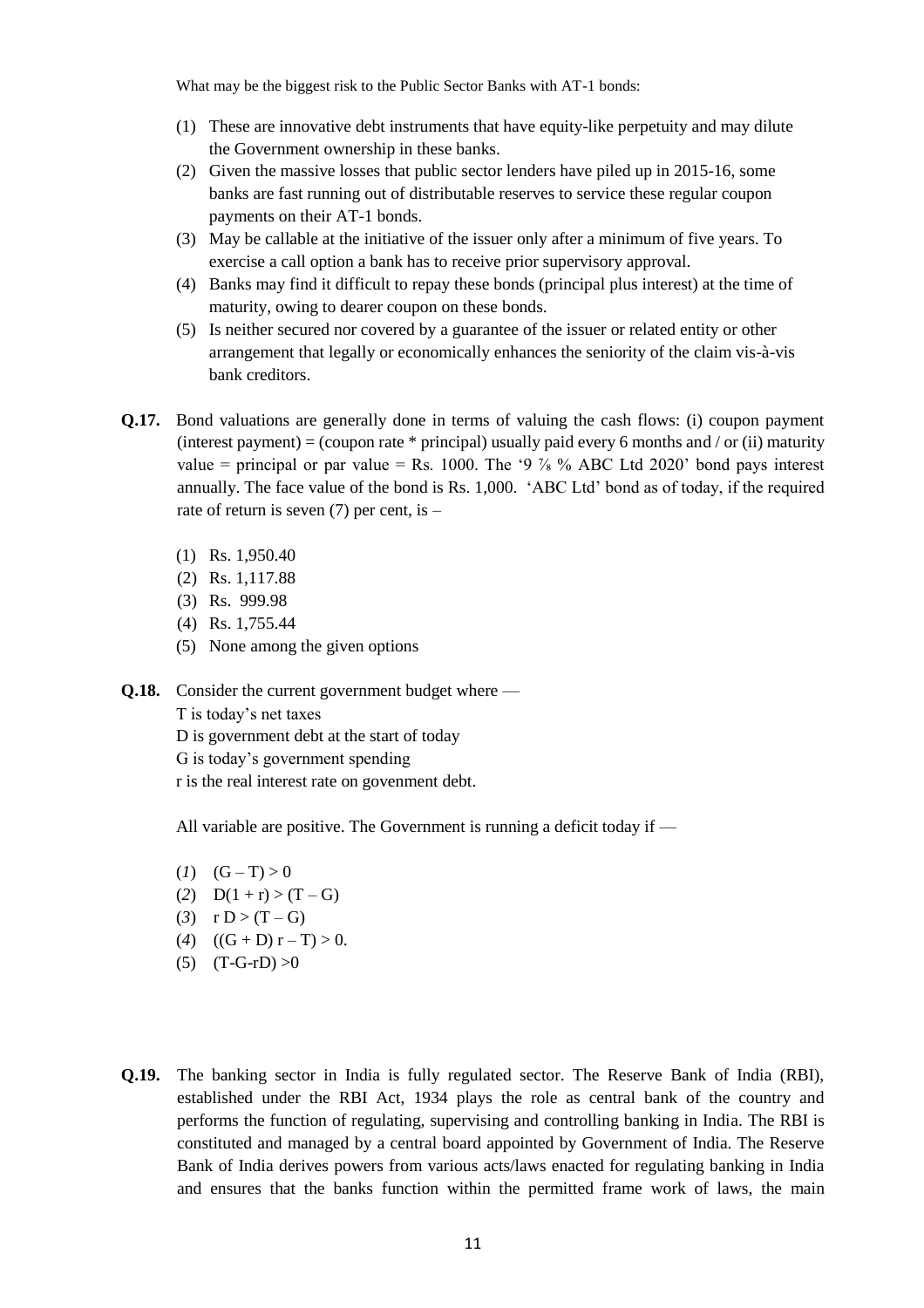being Banking Regulation Act, 1949.

Can a commercial bank in India involve itself in a business to acquire, construct and maintain building for indefinite period?

- (1) No, it is not permitted as per Section 6(1) or any other section of the B.R. Act.
- (2) Yes, it is possible as it is not prohibited u/s 8 of B.R. Act.
- (3) Yes, this is permitted u/s 6(1) of B.R. Act
- (4) Yes, this is permitted u/s 5 of B.R. Act
- (5) Yes, it can be done with the approval of the Board of Directors of the Bank concerned.

## **3. Details of Online Exam Pattern : Operational Instructions**

## **(A) Paper-I and Paper-III : Objective Type Papers**

- (1) A login screen will be displayed to the candidate. The candidate has to log in using Login ID and Password which will be printed on the Admission Letter. There are separate admission letters for both shifts.
- (2) The candidate's profile (name, roll no. etc.) will be displayed and the candidate has to confirm the same by clicking on the 'I Confirm' button if the profile is correct. Thereafter the instructions will be displayed on the screen. The candidate should ensure that the profile displayed on the screen is that of himself / herself. In case of any discrepancy, the same may be brought to the notice of the Test Administrator/Invigilator prior to the start of examination.
- (3) All the questions will have multiple choices. Out of the 5 answers to a question, only one will be the correct answer. The candidate has to select the correct answer and mouse click that alternative which he/she feels is correct. The **alternative/option** that is clicked on will be treated as answer to that question. Answer to any question will be considered for final evaluation only when a **candidate have submitted the answers by clicking on "Save and Next" or "Marked for Review and Next".**
- (4) A candidate should read the instructions carefully and indicate that he/she has done so by 'checking' the box at the bottom of the screen, after which the 'I am ready to begin' button is activated.
- (5) After clicking on the 'I am ready to begin' button, the actual test time will begin.
- (6) Only one question will be displayed at a time.
- (7) The clock has been set at the server and the countdown timer at the top right corner of the screen will display the time remaining to complete the exam. When the clock runs out the exam ends by default-the candidate is not required to end or submit his exam.
- (8)The question palette at the right of the screen shows one of the following statuses of each of the questions numbered: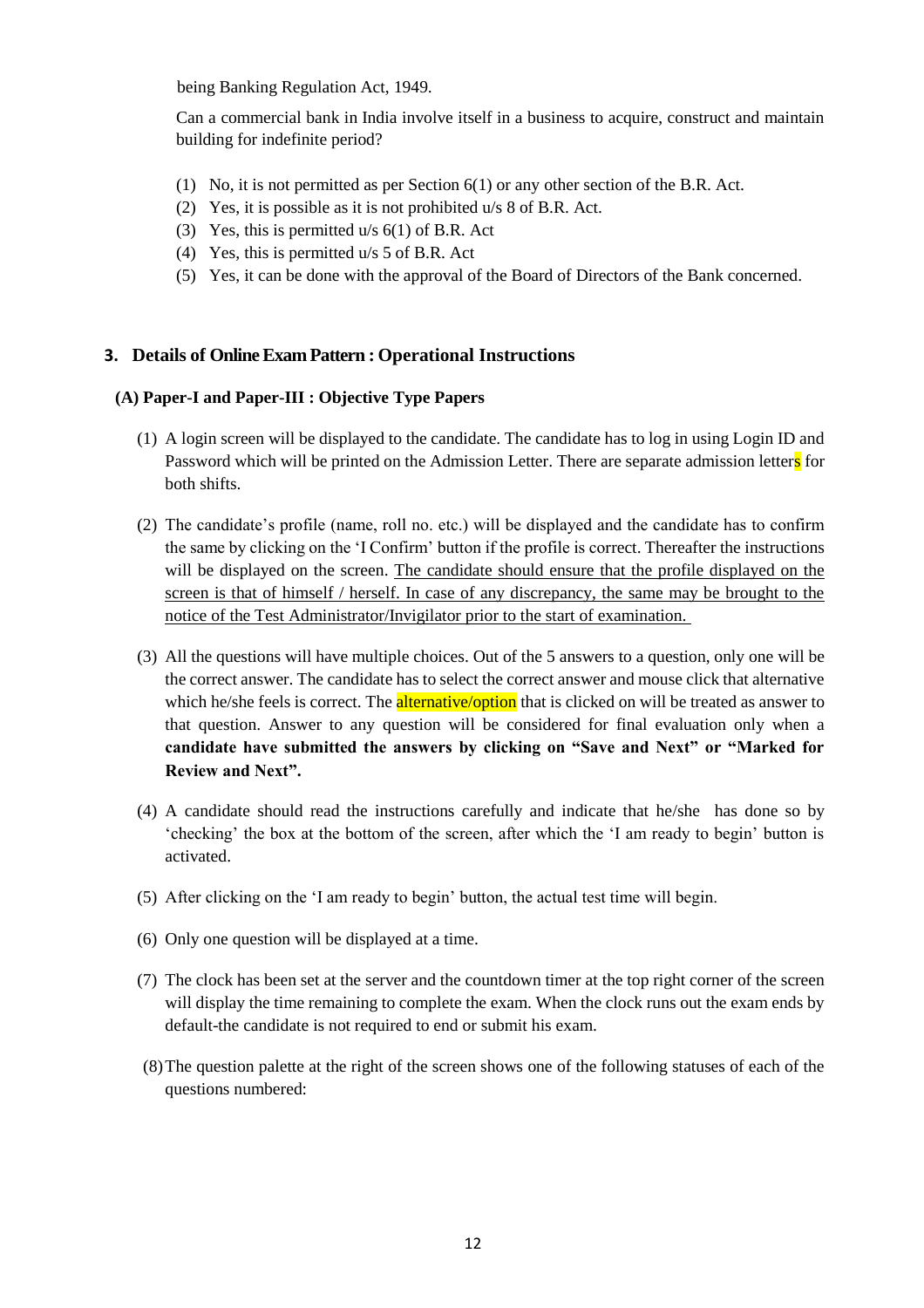- You have not visited the question yet
- You have not answered the question
- You have answered the question

 $1$ 

35

 $\bigcap$ 

You have NOT answered the question but have marked the question for review

You have answered the question but marked it for review

- (9) To select a question to answer, the candidate can do one of the following:
	- (a) Click on the question number on the question palette at the right of the screen to go to that numbered question directly. Note that using this option does NOT save the answer to the current question.
	- (b) Click on 'Save and Next' to save answer to current question and to go to the next question in sequence.
	- (c) Click on 'Mark for Review and Next' to save answer to current question, mark it for review, and to go to the next question in sequence.
- (10) To select the answer, click on one of the option buttons.
- (11) To change the answer, click another desired option button.
- (12) To save the answer, the candidate MUST click on 'Save & Next'.
- (13) To deselect a chosen answer, click on the chosen option again or click on the Clear Response button.
- (14) To mark a question for review click on 'Mark for Review & Next'. If an answer is selected for a question that is 'Marked for Review', the answer will be considered in the final evaluation.
- (15) To change an answer to a question, first select the question and then click on the new answer option followed by a click on the 'Save & Next' button.
- (16) **Questions that are saved or marked for review after answering will ONLY be considered for evaluation.**
- (17) Sections will be displayed on the top bar of the screen. Questions in a section can be viewed by clicking on the section name. The Section you will view will be highlighted.
- (18) You can shuffle between section and questions any time during the examination of that particular paper, as per your convenience.
- (19) Under no circumstances should a candidate click on any of the 'keyboard keys' once the exam starts as this will lock the exam.
- (20) A candidate can only change his/her answer before submission.
- (21) After the expiry of the exam duration (i.e. 90 minutes), candidates will not be able to attempt any question or check their answers. A candidate's answers would be automatically saved by the computer system even if he has not clicked the 'Submit' button.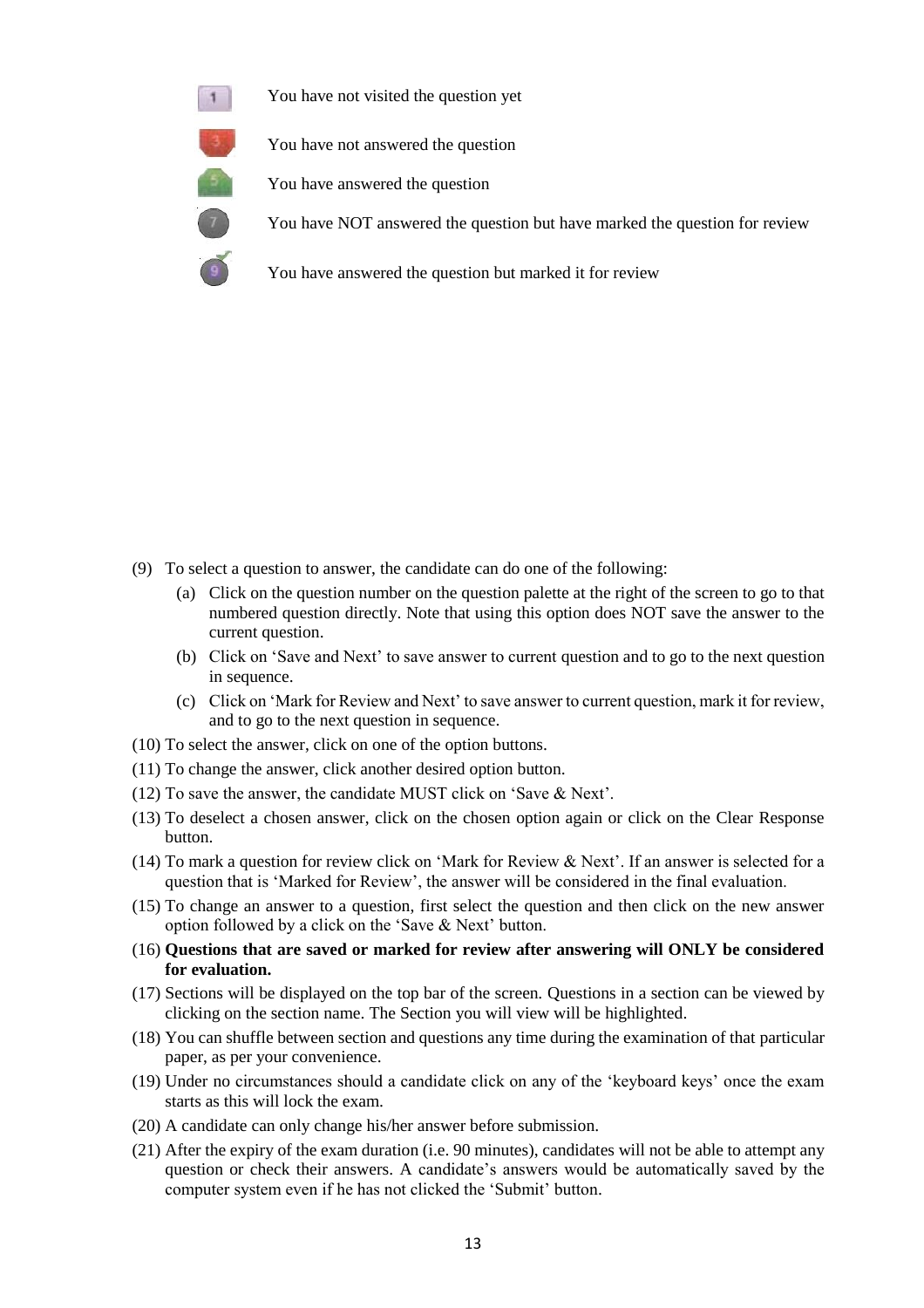(22) The candidates may ask the Test Administrator about their doubts or questions only before the commencement of the test. No query shall be entertained after the commencement of the examination.

### (23) **Please note :**

- (a) Candidates will not be allowed to "finally submit" unless they have exhausted the actual test time.
- (b) Under no circumstances should a candidate click on any of the 'keyboard keys' once the exam starts as this will lock the exam.

### **(B) Paper-II: Descriptive Type Paper :**

No separate login is required to take the test. This test will start automatically upon auto-submission of Paper-I after 90 minutes. The questions will be in English and answers are to be typed in space provided for the same using keyboard. Only one question will be displayed at a time.

### **Note: You will not be able to shuffle between objective/descriptive Papers.**

### **4. About the Submission- all papers**

- (1) Candidates are not permitted to submit their answers before the entire test time is over.
- (2) A candidate can only change his/her answer before submission.
- (3) After the expiry of the exam duration, candidates will not be able to attempt any question or check their answers. A candidate's answers would be automatically saved by the computer system even if he has not clicked the 'Submit' button.

## **5. GeneralInstructions:**

(1) Please note your Roll Number, Password, date, time and venue address of the examination given in the Admission Letters.

The mere fact that an Admission Letter has been issued to you does not imply that your candidature has been finally cleared by the Board or that the entries made by you in your application for examination have been accepted by the Board as true and correct. It may be noted that the Board will take up the verification of eligible candidates, i.e. age, educational qualification and category (Scheduled Caste/Tribe/OBC/PWD), etc. with reference to original documents, only at the time of interview of candidates who qualify on the basis of result of the Phase-II examination. You may, therefore, please note that if at any stage, it is found that you do not satisfy the eligibility criteria as given in the advertisement or the information furnished by you in the application is incorrect, your candidature is liable to be cancelled forthwith with such further action as the Board/RBI may like to take. You may please note that the admission letter does not constitute an offer of employment with RBI.

## (2) **You may visit the venue one day before the Phase-II online examination to confirm the location so that you are able to report on time on the day of the examination. Candidates who report late will not be allowed to take the test.**

- (3) **Both** the Admission Letters (for Morning and Afternoon shifts) should be brought with you to the examination venue along with your recent passport size photograph duly pasted on **each of them**. (Preferably the same photograph as was uploaded).
- (4) Please also bring currently valid photo identity proof in original and **two photocopies** of the same photo identity proof which you bring in original - **THIS IS ESSENTIAL**. **Candidates coming without these documents will not be allowed to take the test.** During each shift, please hand over the respective Admission Letter stapled with one photocopy of the photo identity proof, to the invigilator. Currently valid photo identity proof are PAN Card/Passport/Driving License/Voter's Card/Bank's Passbook with photograph/Photo Identity proof issued by a Gazetted Officer or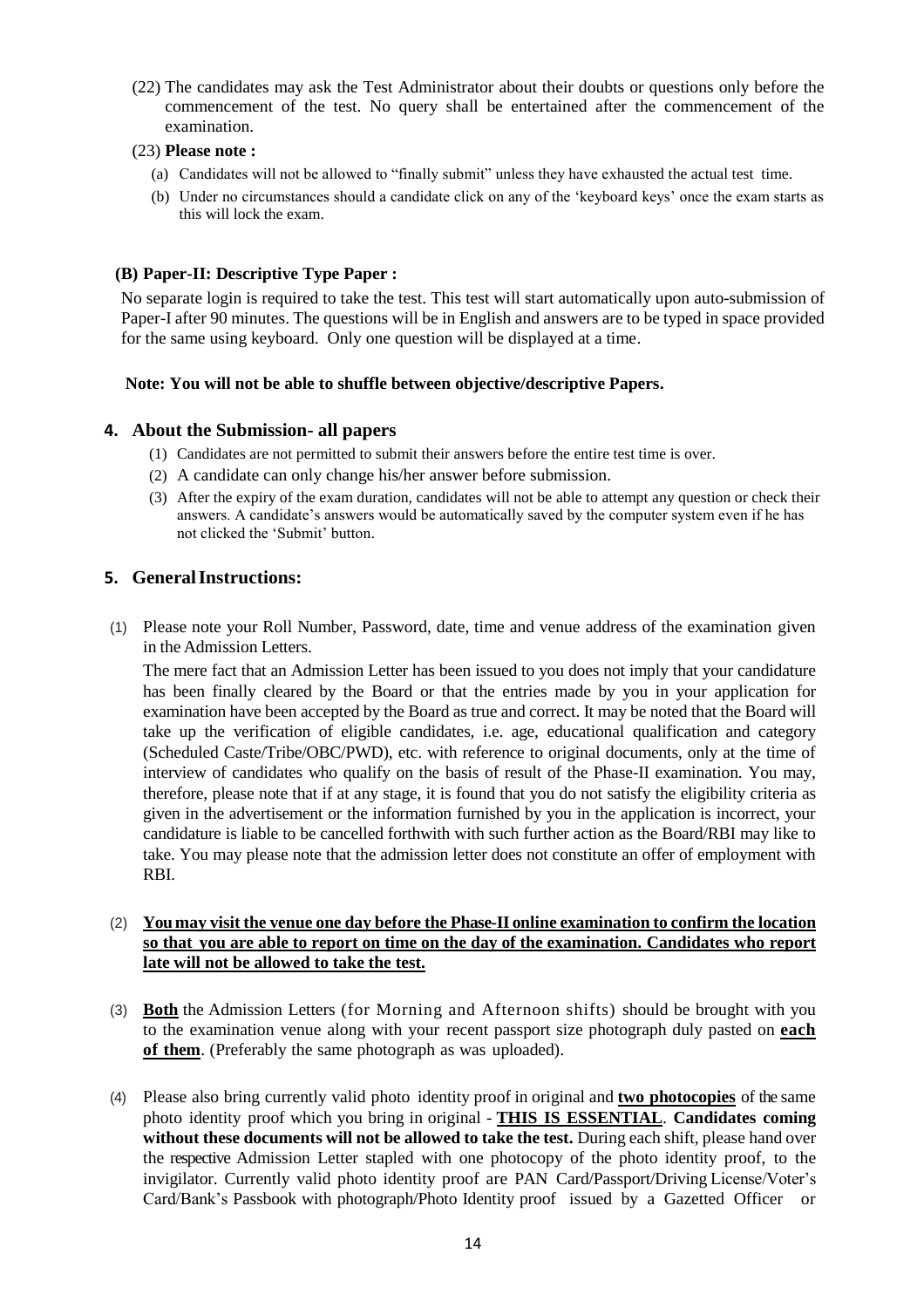People's Representative on official letterhead/ Valid recent Identity Card issued by a recognised College/University/Aadhar Card/e-adhaar card with a photograph/ Employee ID/ Bar Council Photo Identity card. **Photo ID should be valid as on the day of exam**. **Staff candidates have to bring RBI Identity Card and its photocopy.** Please note that your name (provided by you during the process of registration) as appearing on the Admission Letters should **exactly** match the name as appearing on the photo identity proof. Female candidates who have changed first/last/middle name post marriage must take special note of this.**If there is any mismatch between the name indicated in the Admission Letters and Photo Identity Proof, you will not be allowed to appear for the exam. In case of candidates who have changed their name will be allowed only if they produce Gazette notification/their marriage certificate/affidavit.**

- (5) Biometric data (thumb impression) will also be captured at the examination venue. With regards to the same, please note the following:
	- (a) If fingers are coated (stamped ink/mehandi/coloured, etc.), ensure to thoroughly wash them so that coating is completely removed before the exam day.
	- (b) If fingers are dirty or dusty, ensure to wash them and dry them before the finger print (biometric) is captured.
	- (c) Ensure fingers of both hands are dry. If fingers are moist, wipe each finger to dry them.
	- (d) If the primary finger (thumb) to be captured is injured/damaged, immediately notify the concerned authority in the test centre.

(Any failure to observe these points will result in non-admittance for the examination)

- (6) Youmustscrupulously follow the instructions oftheTest Administrator andBoardRepresentative at the examination venue.If you violate the instructions/rules, it would be treated as a case of misconduct/ adoption of unfair means and such a candidate would be liable for debarment from appearing for examinations for a period as decided by RBISB.
- (7) During the examination, use of calculators (separate or with watch), books, note books, written notes, pagers, cell phones (with or without camera facility) or any similar electronic communication devices, etc. will **not** be allowed. Candidates are advised not to bring any of the banned items including cell phones/pagers to the venue of the examination as safety arrangements cannot be assured. Candidates found resorting to any unfair means or malpractice or any misconduct while appearing for the examination including giving/ receiving help to/from any candidate during the examination will be disqualified. The candidates should be vigilant to ensure that no other candidate is able to copy from his/her answers.
- (8) Your responses (answers) will be analysed with other candidates to detect patterns of similarity of right and wrong answers. If in the analytical procedure adopted in this regard, it is inferred/ concluded that the responses have been shared and scores obtained are not genuine/valid, your candidature may be cancelled. Any candidate who is found copying or receiving or giving assistance or engaging in any behaviour unbecoming of a candidate will not be considered for assessment. The Board may take further action against such candidates as deemed fit by it.
- (9) You should bring with you a ball-point pen. A sheet of paper will be provided which can be used for rough work or taking down the question number you would like to review at the end of the test before submitting your answers. After the test is over you MUST hand over this sheet(s) of paper to the Test Administrator before leaving the venue.
- (10) A candidate who is or has been declared by the Board guilty of impersonation or of submitting fabricated document/s which have been tampered with or of making statements which are incorrect or false or of suppressing material information or otherwise resorting to any other irregular or improper means of obtaining admission to examination or of using or attempting to use unfair means in the examination hall or misbehavior in the examination hall may be debarred permanently or for a specified period -